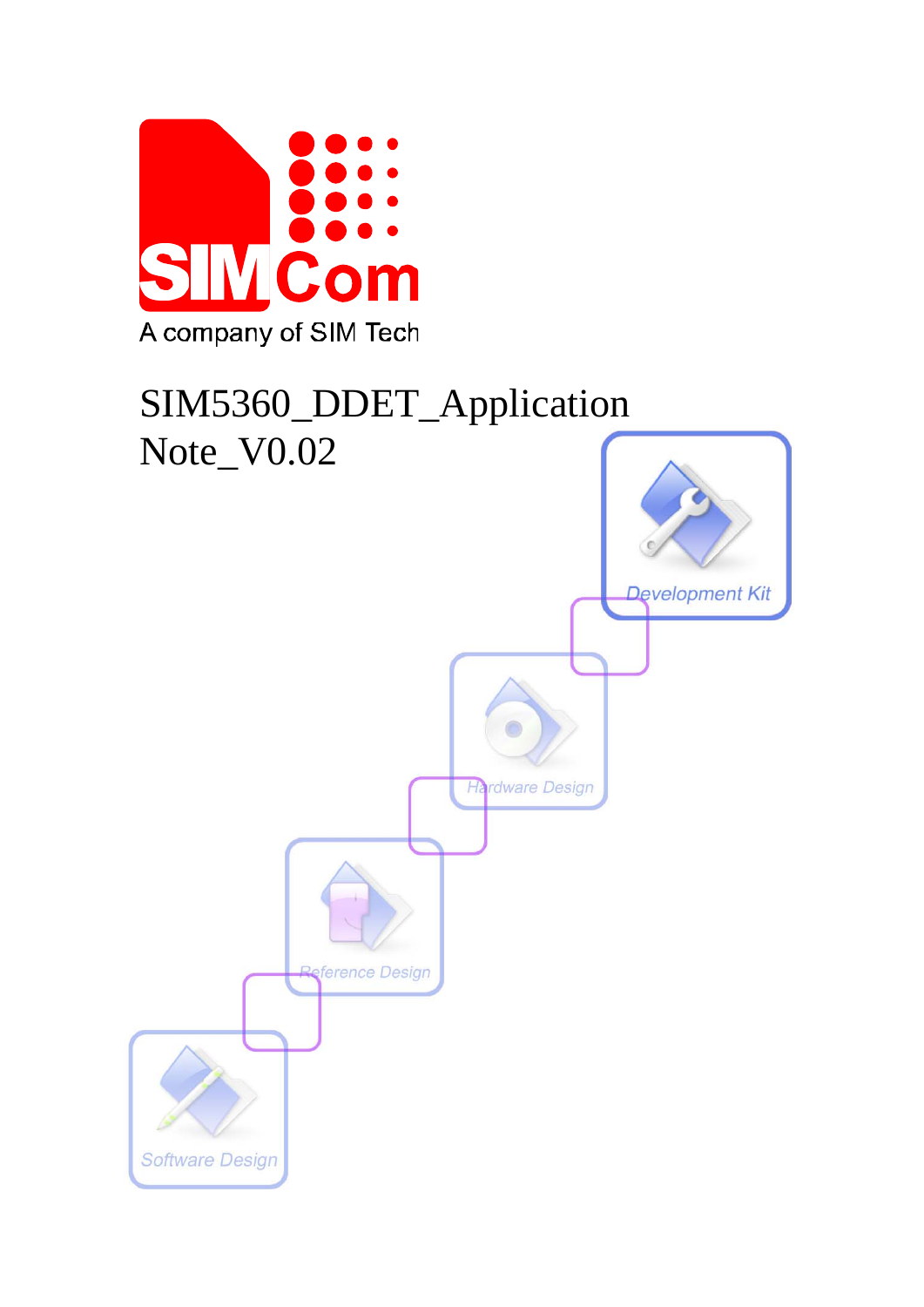

| <b>Document Title:</b>      | SIM5360 DDET Application Note       |
|-----------------------------|-------------------------------------|
| <b>Version:</b>             | 0.02                                |
| Date:                       | 2015-06-01                          |
| <b>Status:</b>              | Release                             |
| <b>Document Control ID:</b> | SIM5360_DDET_Application Note_V0.02 |

#### **General Notes**

SIMCom offers this information as a service to its customers, to support application and engineering efforts that use the products designed by SIMCom. The information provided is based upon requirements specifically provided to SIMCom by the customers. SIMCom has not undertaken any independent search for additional relevant information, including any information that may be in the customer's possession. Furthermore, system validation of this product designed by SIMCom within a larger electronic system remains the responsibility of the customer or the customer's system integrator. All specifications supplied herein are subject to change.

#### **Copyright**

This document contains proprietary technical information which is the property of SIMCom Limited., copying of this document and giving it to others and the using or communication of the contents thereof, are forbidden without express authority. Offenders are liable to the payment of damages. All rights reserved in the event of grant of a patent or the registration of a utility model or design. All specification supplied herein are subject to change without notice at any time.

*Copyright © Shanghai SIMCom Wireless Solutions Ltd. 2015*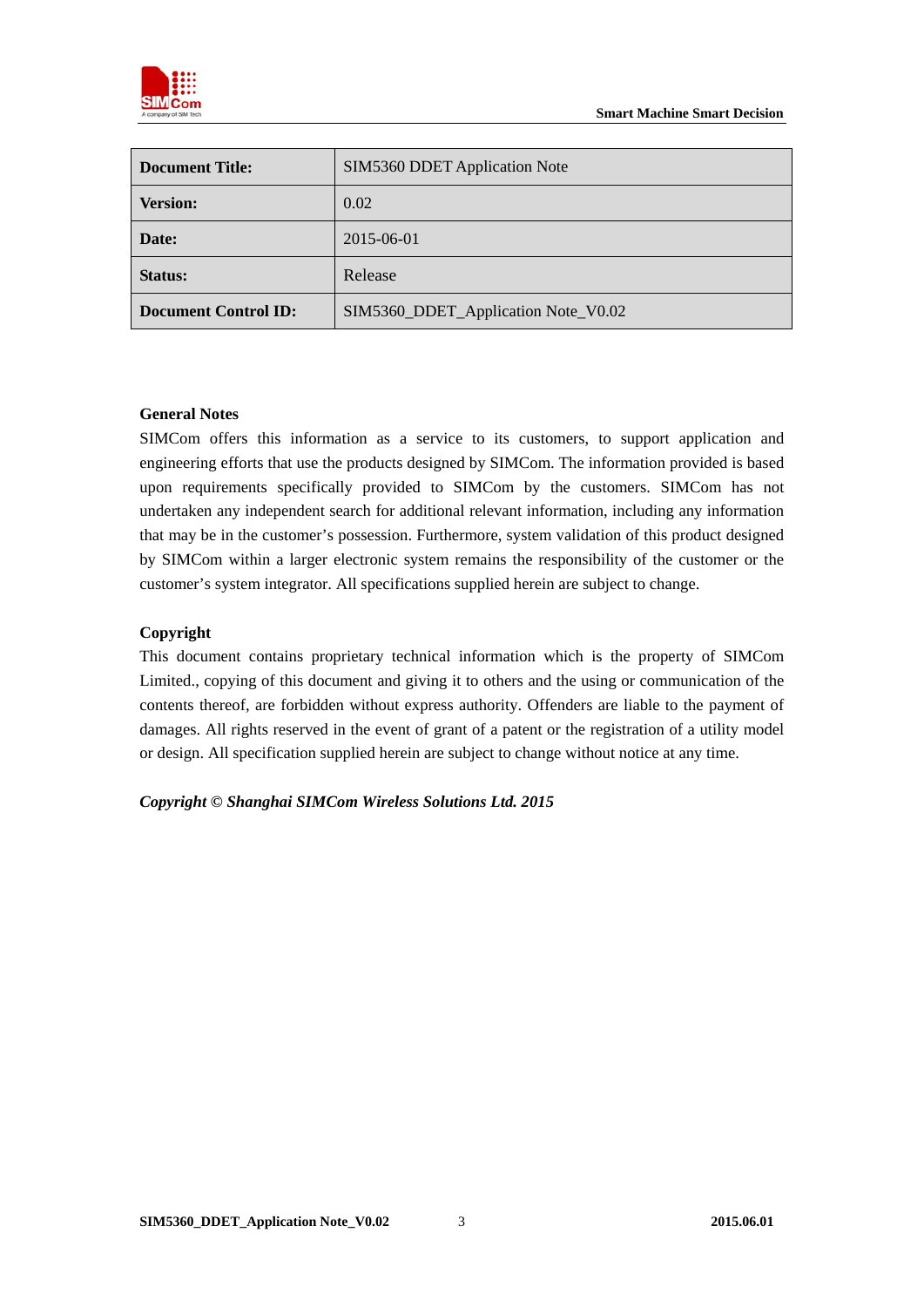# **Version history**

| Date                  |      | <b>Version Description of change</b> | Author       |
|-----------------------|------|--------------------------------------|--------------|
| $2015 - 02 - 03$ 0.01 |      | Origin                               | Wenhuan.zhou |
| $2015 - 06 - 01$      | 0.02 | FIX THE DTMF URC                     | Wenhuan.zhou |

# **SCOPE**

This document describes how to use the DTMF Detection function of SIM5360 through AT commands.

Examples are also given for reference. This document can be used for SIM5360 serial modules, like SIM5360 and SIM5360D.

This document is subject to change without notice at any time.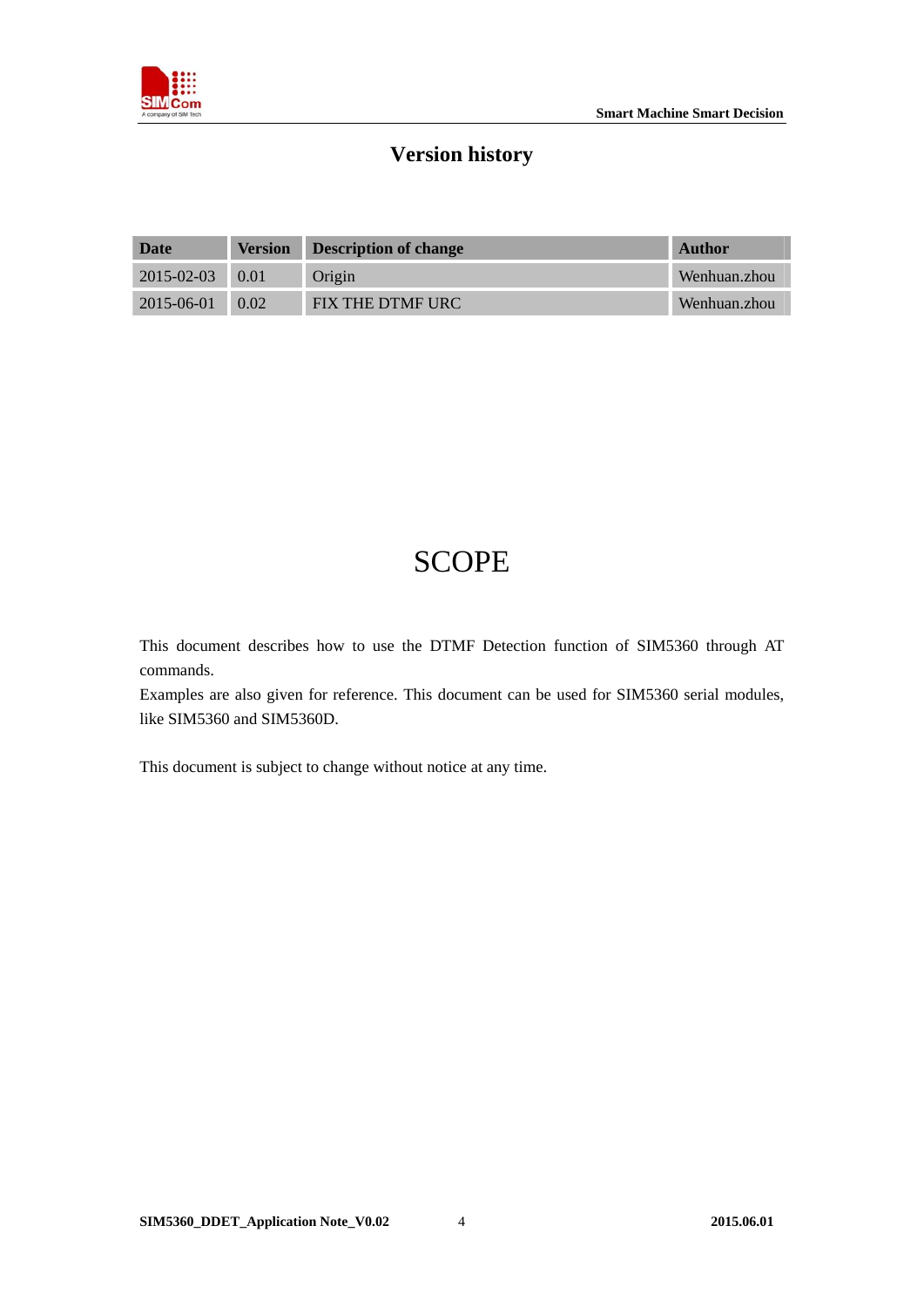

# **AT COMMAND**

DTMF detection can be set or activated by DDET command.

# **AT+DDET**

| <b>Write Command</b> | Response                                                              |  |
|----------------------|-----------------------------------------------------------------------|--|
| $AT+DDET=<$ status   | OK                                                                    |  |
| $\geq$               | or                                                                    |  |
|                      | <b>ERROR</b>                                                          |  |
|                      | or                                                                    |  |
|                      | +CME ERROR: <err></err>                                               |  |
|                      | <b>Parameters</b>                                                     |  |
|                      | 0 disable DTMF detection<br><status></status>                         |  |
|                      | enable DTMF detection<br>$\mathbf{1}$                                 |  |
| Reference            | <b>Note</b>                                                           |  |
|                      | This command can be set only when sim card is available and cpin      |  |
|                      | is ready.                                                             |  |
|                      | This command cannot be set during a call. If you want use this        |  |
|                      | function, we suggest setting this command before dialing a call.      |  |
|                      | Switch of f sidetone algorithm may benefit to the accuracy of         |  |
|                      | DTMF detection. (e.g. AT+SIDET=0,0)                                   |  |
|                      | When a call is connected, DTMF detection will start in 300ms          |  |
|                      | " $1,2,3,4,5,6,7,8,9,0,\#$ ,",A,B,C,D" only these DTMF strings can be |  |
|                      | detected.                                                             |  |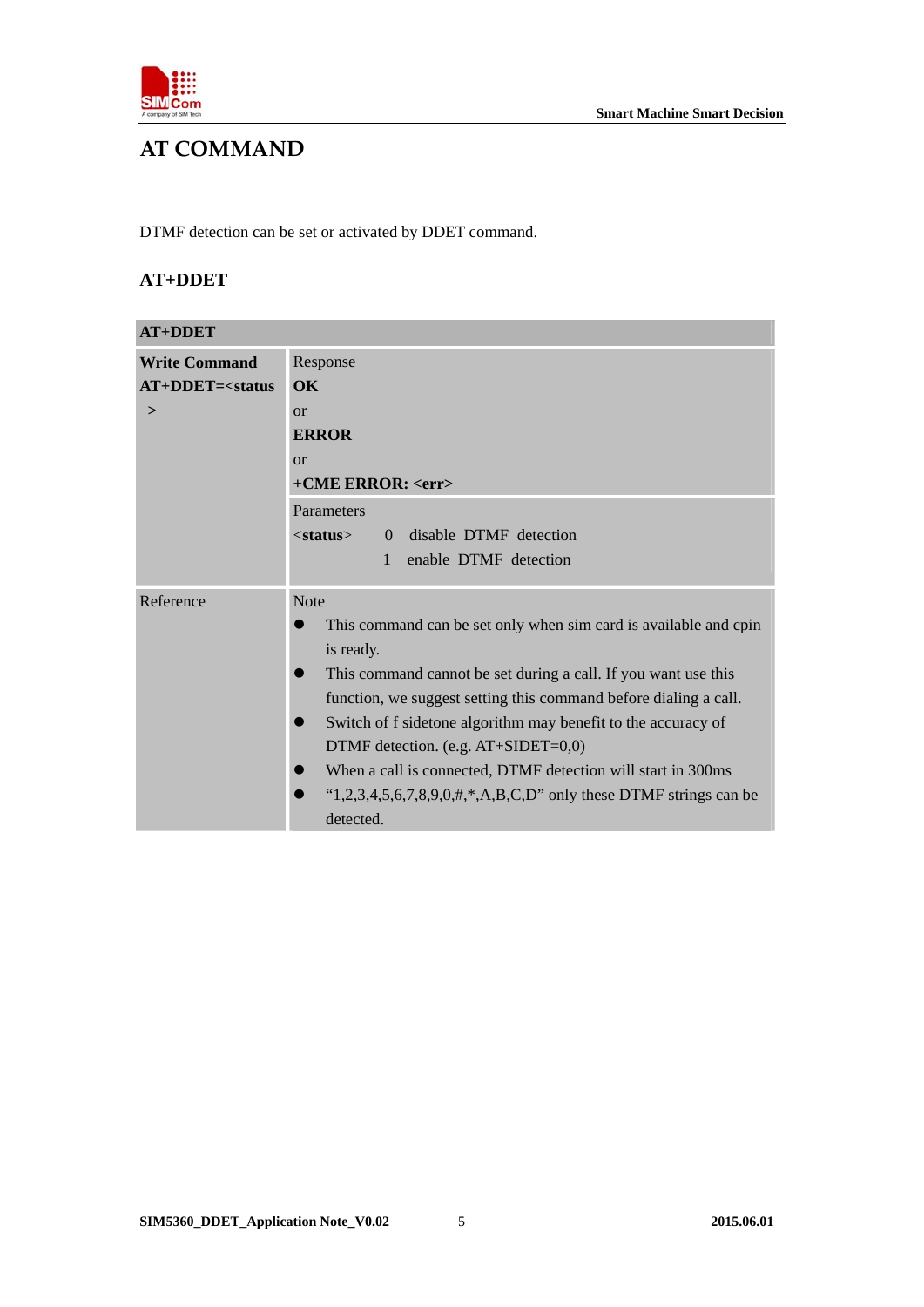

# **Example:**

| //enable DTMF detection                                                              |
|--------------------------------------------------------------------------------------|
| Set up a call connection<br>//set up a call and wait for call connected              |
|                                                                                      |
| If module detected DTMF, URC will be reported via serial port<br>//report DTMF value |
|                                                                                      |
|                                                                                      |
|                                                                                      |
|                                                                                      |
|                                                                                      |
|                                                                                      |
|                                                                                      |
|                                                                                      |
|                                                                                      |
|                                                                                      |
|                                                                                      |
|                                                                                      |
|                                                                                      |
|                                                                                      |
|                                                                                      |

+RXDTMF:D

*Receive an incoming call*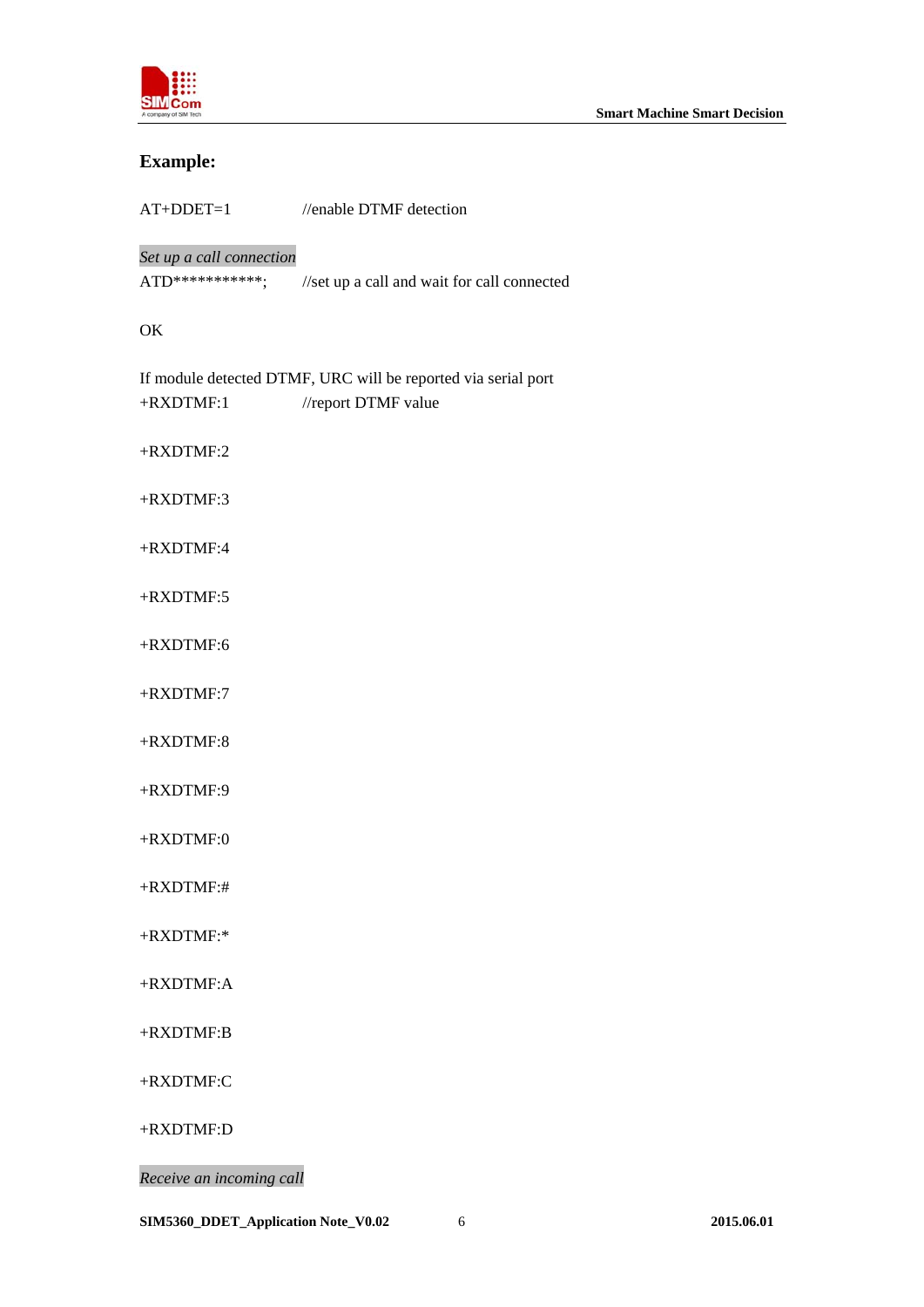

#### *RING*

ATA; //answering an incoming call

OK

If module detected DTMF, URC will be reported via serial port +RXDTMF:1 //report DTMF value

+RXDTMF:2

+RXDTMF:3

+RXDTMF:4

+RXDTMF:5

+RXDTMF:6

+RXDTMF:7

+RXDTMF:8

+RXDTMF:9

 $+$ RXDTMF:0

+RXDTMF:#

+RXDTMF:\*

+RXDTMF:A

+RXDTMF:B

+RXDTMF:C

+RXDTMF:D